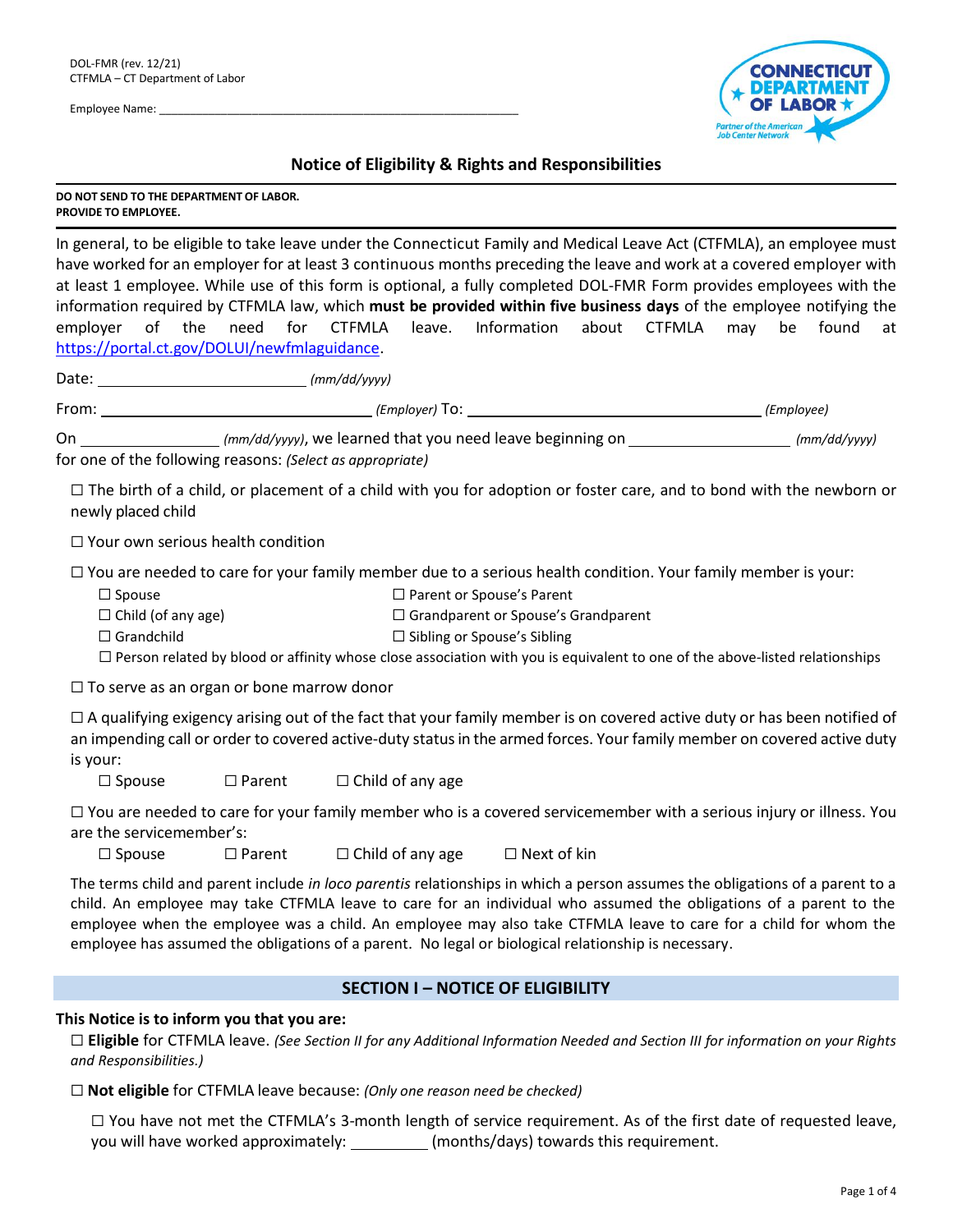| Employee Name: |  |
|----------------|--|
|                |  |

If you have any questions, please contact: *(Name of employer representative)* at *(Contact information).*

As explained in Section I, you meet the eligibility requirements for taking CTFMLA leave. Please review the information below to determine if additional information is needed in order for us to determine whether your absence qualifies as CTFMLA leave. Once we obtain any additional information specified below we will inform you, **within 5 business days**, whether your leave will be designated as CTFMLA leave and count towards the CTFMLA leave you have available. **If** complete and sufficient information is not provided in a timely manner, your leave may be denied. (Select as appropriate)

 $\Box$  No additional information requested. If no additional information is requested, go to Section III.

 $\Box$  We request that the leave be supported by a certification, as identified below.

| $\Box$ Health Care Provider for the Employee | $\Box$ Health Care Provider for the Employee's Family Member |
|----------------------------------------------|--------------------------------------------------------------|
| $\Box$ Qualifying Exigency                   | $\Box$ Serious Illness or Injury (Military Caregiver Leave)  |

Selected medical certification form  $\Box$  is attached /  $\Box$  not attached.

If requested, medical certification must be returned by *(mm/dd/yyyy) (Must allow at least 15 calendar days from the date the employee received the request to provide certification, unless it is not feasible despite the employee's diligent, good faith efforts. If the employee needs additional time, he/she must contact the employer.)*

 $\Box$  We request that you provide a statement to establish the relationship between you and your family member, including *in loco parentis* relationships (as explained on page 1). The information requested must be returned to us by \_\_\_\_\_\_\_\_\_\_\_\_\_\_\_\_\_\_\_\_\_\_\_\_ *(mm/dd/yyyy).* You may provide a simple written statement of the relationship.

## **The Statement of Family Relationship form** ☐ is attached / ☐ not attached.

| $\Box$ Other information needed (e.g. documentation for military family leave): |               |
|---------------------------------------------------------------------------------|---------------|
| The information requested must be returned to us by                             | (mm/dd/yyyy). |

If you have any questions, please contact: *(Name of employer representative)* at *(Contact information).*

## **SECTION III – NOTICE OF RIGHTS AND RESPONSIBILITIES**

### **Part A: CTFMLA Leave Entitlement**

You have a right under the CTFMLA to take unpaid, job-protected CTFMLA leave in a 12-month period for certain family and medical reasons, including up to **12 weeks** of unpaid leave in a 12-month period for the birth of a child or placement of a child for adoption or foster care, for leave related to your own or a family member's serious health condition, or for certain qualifying exigencies related to the deployment of a military member to covered active duty. You also have a right to take an **additional 2 weeks** of unpaid, job-protected leave if you are incapacitated due to a serious health condition during pregnancy. You also have a right under the CTFMLA to take up to **26 weeks** of unpaid, job-protected CTFMLA leave in a single 12-month period to care for a covered servicemember with a serious injury or illness (*Military Caregiver Leave*).

The 12-month period for CTFMLA leave is calculated as: *(Select as appropriate)*

- $\Box$  The calendar year (January 1 December 31)
- $\Box$  A fixed leave year based on

*(e.g., a fiscal year beginning on July 1 and ending on June 30)*

 $\Box$  The 12-month period measured forward from the date of your first CTFMLA leave usage.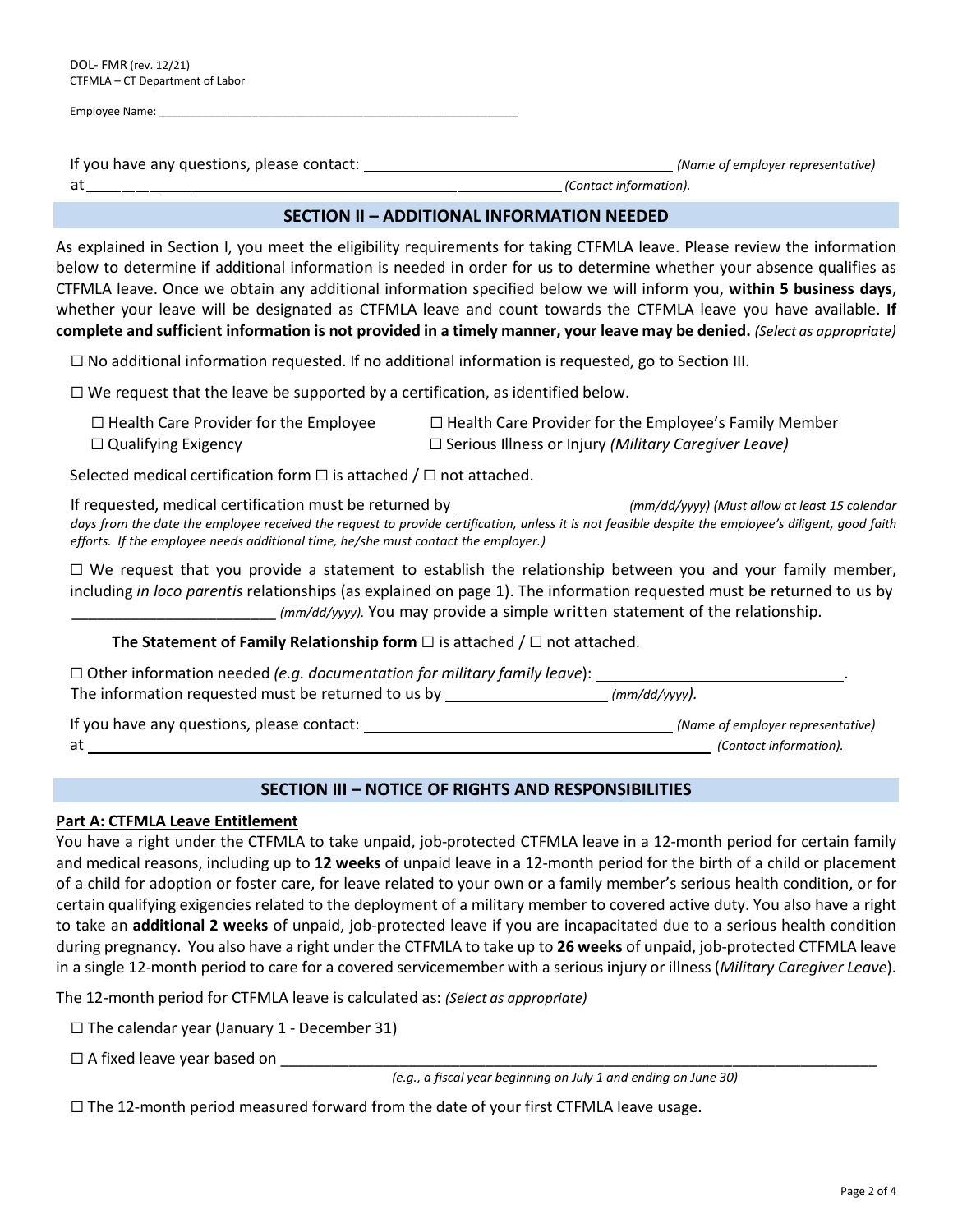Employee Name:

☐ A "rolling" 12-month period measured backward from the date of any CTFMLA leave usage. *(Each time an employee takes* CTFMLA leave, the remaining leave is the balance of the 12 weeks not used during the 12 months immediately before the CTFMLA *leave is to start.)*

If applicable, the single 12-month period for *Military Caregiver Leave* started on *(mm/dd/yyyy).*

### **Part B: Substitution of Paid Leave – When Paid Leave is Used at the Same Time as CTFMLA Leave**

You have a right under the CTFMLA to request that your accrued paid leave be substituted for your CTFMLA leave. This means that you can request that your accrued paid leave run concurrently with some or all of your unpaid CTFMLA leave, provided you meet any applicable requirements of our leave policy. Concurrent leave use means the absence will count against both the designated paid leave and unpaid CTFMLA leave at the same time. If you do not meet the requirements for taking paid leave, you remain entitled to take available unpaid CTFMLA leave in the applicable 12-month period. Even if you do not request it, the CTFMLA allows us to require you to use your available sick, vacation, or other paid leave during your absence. However, you may choose to retain up to two (2) weeks of accrued paid leave. *(Check all that apply)*

☐ **Some or all of your CTFMLA leave will not be paid.** Any unpaid CTFMLA leave taken will be designated as CTFMLA leave and counted against the amount of CTFMLA leave you have available to use in the applicable 12-month period.

 $\Box$  You have requested to use some or all of your available paid leave (e.g., sick, vacation, PTO) during your CTFMLA leave. Any paid leave taken for this reason will also be designated as CTFMLA leave and counted against the amount of CTFMLA leave you have available to use in the applicable 12-month period.

☐ **We are requiring you to use some or all of your available paid leave, subject to your right to retain up to 2 weeks of accrued paid leave** *(e.g., sick, vacation, PTO)* during your CTFMLA leave*.* Any paid leave taken for this reason will also be designated as CTFMLA leave and counted against the amount of CTFMLA leave you have available to use in the applicable 12-month period.

☐ **Other:** *(e.g., short- or long-term disability, workers' compensation, CT Paid Leave.)\_\_\_\_\_\_\_\_\_\_\_\_\_\_\_\_\_\_\_\_\_\_\_\_\_\_\_\_\_\_\_\_\_\_\_\_*

Any time taken for this reason will also be designated as CTFMLA leave and counted against the amount of CTFMLA leave you have available to use in the applicable 12-month period.

The applicable conditions for use of paid leave include:

For more information about conditions applicable to sick/vacation/other paid leave usage, please refer to available at: .

## **Part C: Maintain Health Benefits**

**Employers are not required by CTFMLA to maintain an employee's health benefits while on leave. However, employers should notify employees regarding health benefits below:**

Your health benefits ( $\Box$  will /  $\Box$  will not) be maintained during the period of CTFMLA leave under the same conditions as if you continued to work. During any paid portion of CTFMLA leave, your share of any premiums will be paid by the method normally used during any paid leave. During any unpaid portion of CTFMLA leave, you must continue to make any normal contributions to the cost of the health insurance premiums. To make arrangementsto continue to make yourshare of the premium payments on your health insurance while you are on any unpaid CTFMLA leave, contact \_\_\_\_\_\_\_\_\_\_\_\_\_\_\_\_\_\_\_\_\_\_\_\_\_\_\_\_\_\_\_\_\_\_\_\_\_\_\_\_\_\_\_\_at .

You have a minimum grace period of [30-days or ( *indicate longer period, if applicable)*] in which to make premium payments. If payment is not made timely, your group health insurance may be cancelled, provided we notify you in writing at least 15 days before the date that your health coverage will lapse, or, at our option, we may pay your share of the premiums during FMLA leave, and recover these payments from you upon your return to work.

You may be required to reimburse us for our share of health insurance premiums paid on your behalf during your CTFMLA leave if you do not return to work following unpaid CTFMLA leave for a reason other than: the continuation, recurrence,